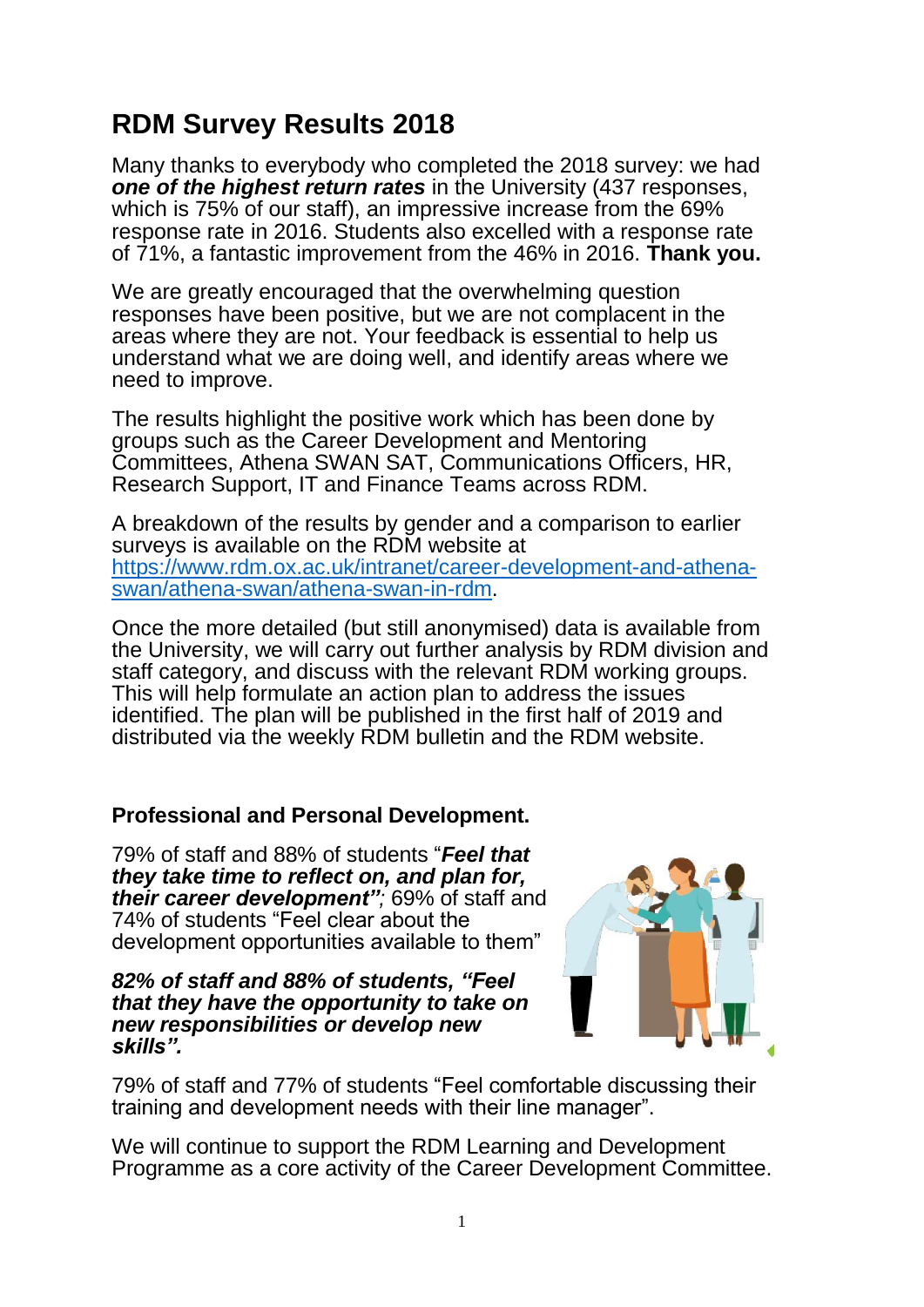62% of staff and 97% of students aspired to a leadership role, but there was a difference in responses by gender for staff, which will be further analysed.

88% of staff members who answered the induction questions found their induction useful, 88% had an objective setting meeting within three months, and where objectives had been set, 98% found these useful. 82% of students found their induction useful, 92% had an objective setting meeting, and 97% found this useful.

For staff, 79% of respondents had had their Personal Development Review (PDR) within the last two years and 80% of those found it useful. While it is now mandatory for all staff within RDM to be offered a PDR, we still have some way to go before we reach this target. But the high percentage of individuals finding their PDR useful is encouraging and means we will continue to work to encourage PDR update by all staff, and to make the process effective for reviewees and reviewers.

# **Culture and Fair Treatment**

91% of staff and 92% of students feel they can be themselves at work; 86% of staff and 89% of students are satisfied with their job/role.



Teamwork: *People feel integrated into their local team (92% staff & 91% students)*; included into their team's social and networking opportunities (91% staff question only) and valued for their work in their teams (89% staff & 84% students). Where the equivalent responses for integration and

inclusion within RDM and Divisions are lower we are working with the new Environment and Culture working group to improve crossdivisional integration. **92% of staff and 94% of students feel that their colleagues are supportive of them.**

11% of staff and 19% of students respondents felt they had been bullied and/or harassed within RDM over the last year, and 16% of staff and 24% of students felt they had witnessed bullying/harassment. These results are disappointing, particularly in light of the work that has been undertaken by RDM in this area. We will continue to offer training and support and consider other actions as a matter of high priority. Our aim is to eliminate harassment and bullying and to create an environment where we treat each other with mutual courtesy, respect and consideration.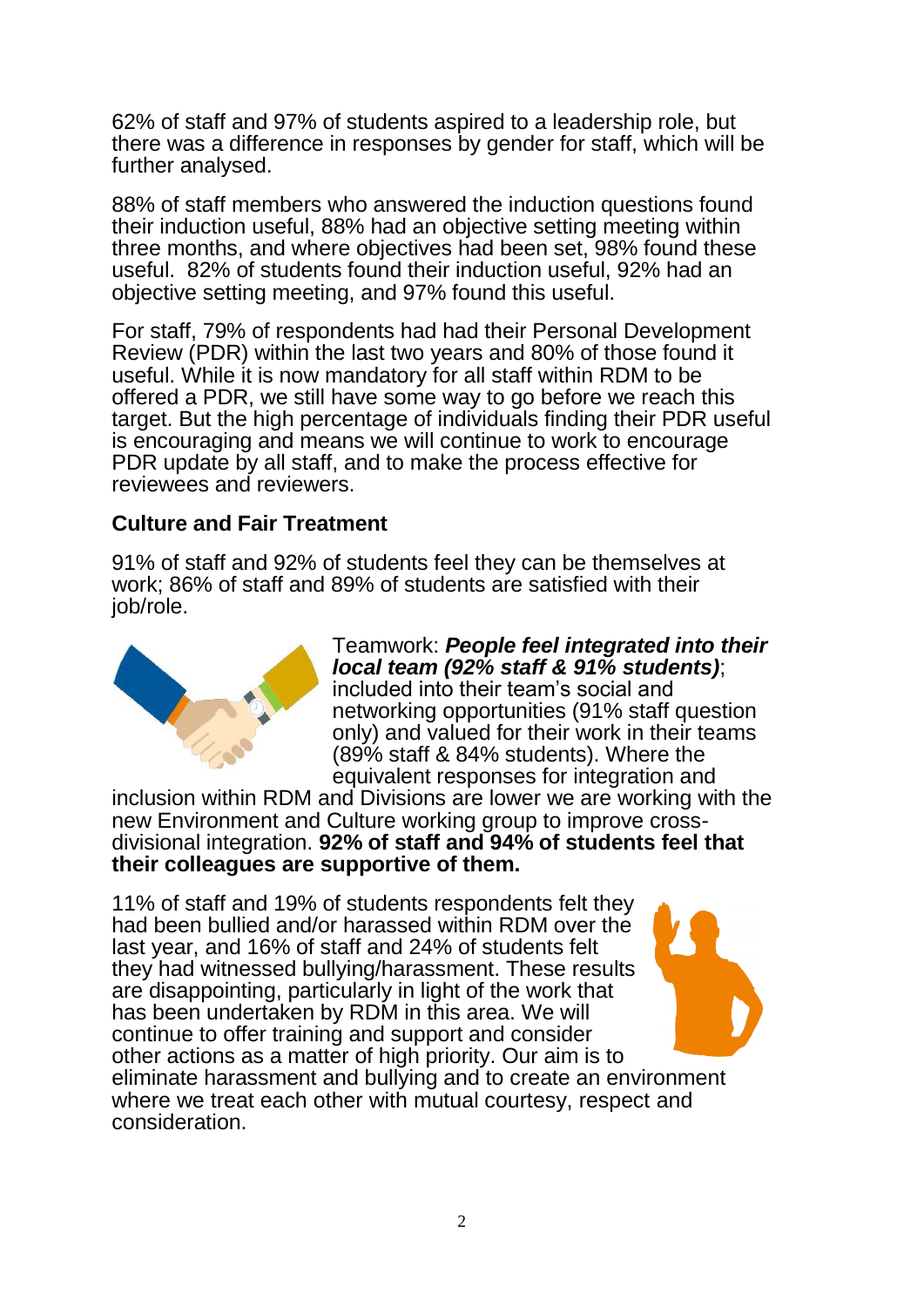# **Transparency and Workload**

**80% of staff & 79% of students feel their workload is reasonable,** 79% of staff and 70% of students feel there is a fair and transparent way of allocating work in their teams; 75% of staff & 68% of students feel that management and decision-making is clear and transparent in their teams; 76% of staff & 66% of students can discuss work/life balance with their managers.

There is less clarity over divisional and university workload and decision making, and when the survey data is available by division, we will work with divisional teams on actions to address this.

### **Management**

*We are particularly pleased with the survey results around leadership and management*:

some of the increases are small, some more substantial. 89% feel that their line manager values their contribution, 84% that they receive helpful feedback, 80% that they are supported to think about their professional development and 70% of respondents feel their line manager actively encourages them to take up career development opportunities. The students results



are similar to 2016 with the exception of the question "Feel their line manager actively encourages them to take up career development opportunities" where there was a significant increase from 54% in 2016 to 84% in 2018.

Managers and leaders also expressed increased confidence in their roles. 86% feel confident recruiting staff, 76% conducting probationary and personal development reviews, 77% managing projects and finances, 82% managing staff performance and giving feedback, 88% supporting their staff to think about their careers, and 64% feel confident administering HR processes. 65% of managers have undertaken some training and/or development to enhance their leadership skills. We will continue to offer training, support and coaching to enable leaders and managers to further develop their skills

Where there are anomalies (for example, a higher percentage of managers feel confident in supporting staff with their careers, compared to the percentage of staff who feel supported), we will investigate further and put a focus in the action plan. We will also look at further guidance and workshops around HR processes (such as family and sick leave, flexible working) and finance/project management. For the 35% of managers who haven't undertaken training and development, we will investigate to try to understand if there is some effective support which could or should be offered.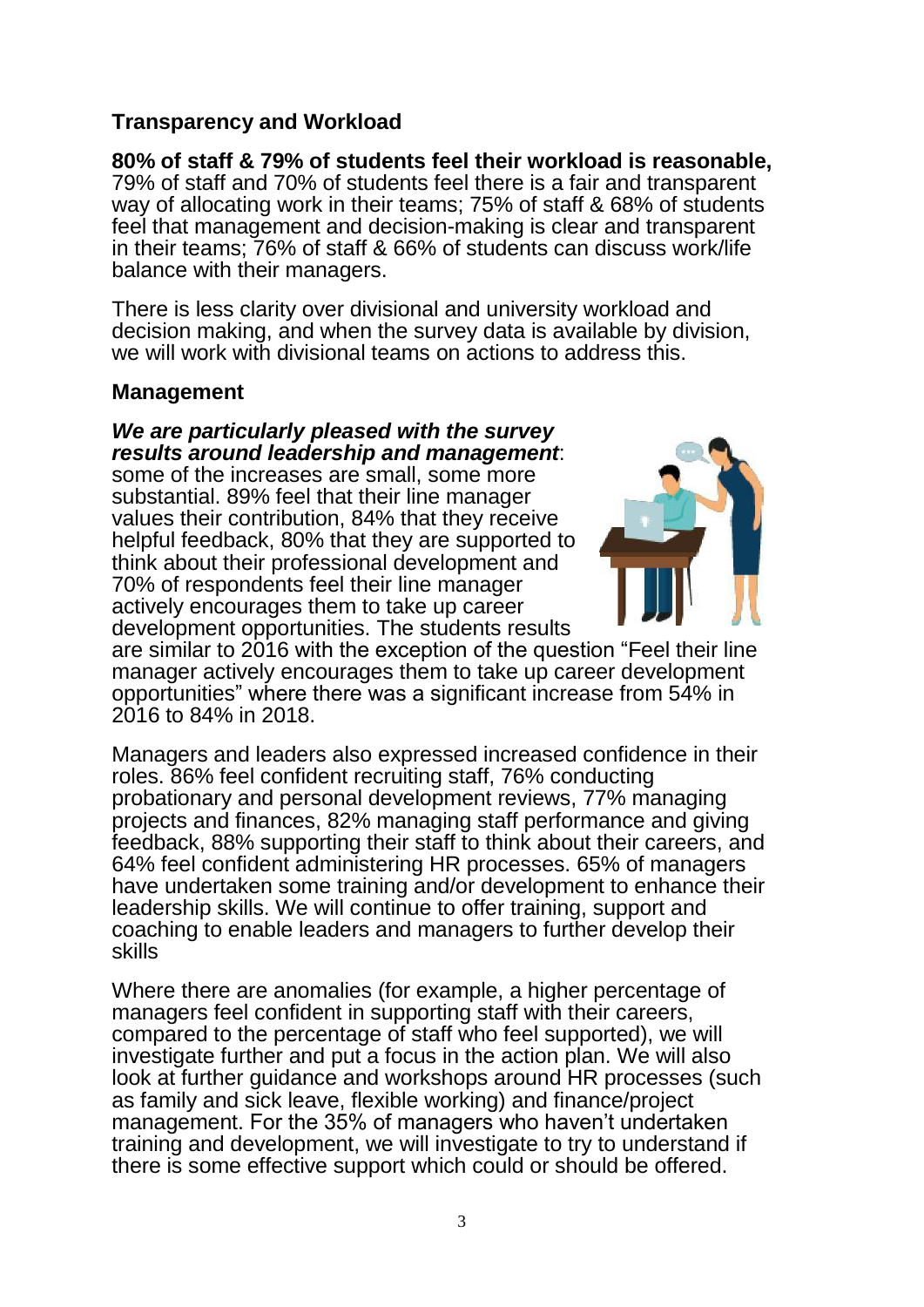# **Communication**

Individuals feel well informed about relevant news and information (87% staff & 92% students) and the usefulness of all the communication channels has improved.

# **Mentoring**

#### *28% of staff have been mentored, a substantial increase from the 5% in 2016: of those respondents, 78% have found it useful. 48% of students are being mentored and 61% have found it useful.*

Most mentees found mentoring helpful for career progression and planning. Mentors found it helped them to pass on their skills and experience for the benefit of others, reflect on their own practice, improve job satisfaction and encourage others to remain in science.

The RDM mentoring scheme is supported by a dedicated Mentoring Co-ordinator and Mentoring Committee. There has also been investment over the last twelve months in an online mentoring system. This support will continue and we will use these survey results to further encourage participation in the RDM scheme as well as Medical Sciences and University schemes.

### **Having a voice**

There were some survey questions where respondents were routed according to their replies 'are you on a research only contract'. 87% of those who answered 'yes' to the 'research contract' question, agreed that they had mechanisms to raise relevant issues in their research groups, and 70% agreed they could voice issues in their department. Of the staff who responded 'no' to being on a researchonly contract, 79% said that they have access to mechanisms to raise issues in their department. These survey results are assessed at institutional level to inform wider strategic objectives, long-term planning, evaluation and work on initiatives and charters. These questions were not asked in the student survey but will be added in the next iteration.

# **Next Steps**

Further details are available on [https://www.rdm.ox.ac.uk/intranet/career-development-and-athena](https://www.rdm.ox.ac.uk/intranet/career-development-and-athena-swan/athena-swan/athena-swan-in-rdm)[swan/athena-swan/athena-swan-in-rdm.](https://www.rdm.ox.ac.uk/intranet/career-development-and-athena-swan/athena-swan/athena-swan-in-rdm)

Where numbers are sufficient, we will run further analyses to look at the data by RDM division and also by staff group.